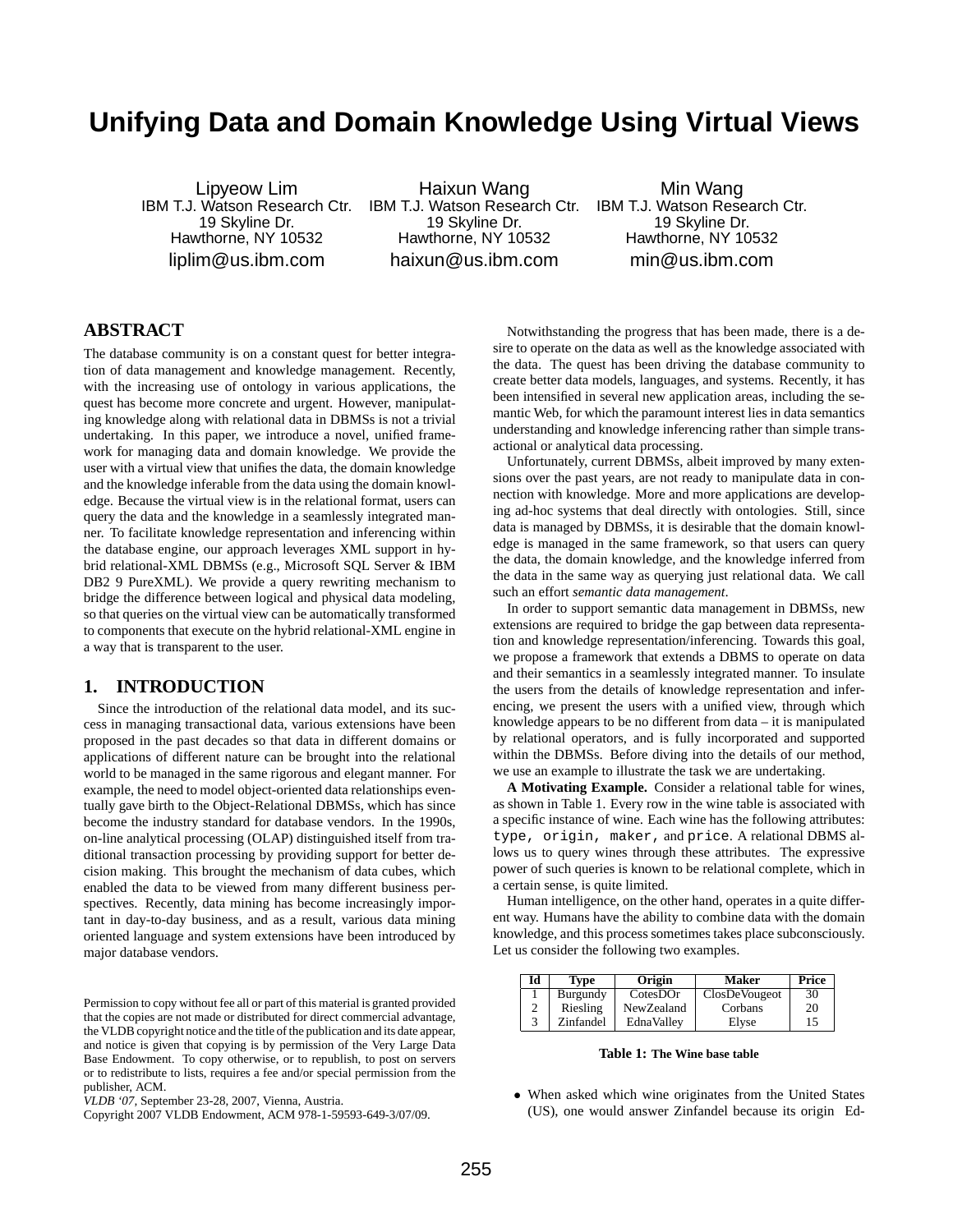

 $(type=RedWine) \Rightarrow (type=Wire) \land (hasColor=red)$  $(type=Zinfandel) \Rightarrow (hasColor=red)$ 

 $(type=Zinfandel) \Rightarrow (hasSugar=dry)$ 





**Figure 1: The wine ontology consists of a class hierarchy, implications or rules, and properties.**

naValley is located in California. The fact that EdnaValley is in California, and California is in the US, is not explicitly represented in the data shown in Table 1, but belongs to the domain knowledge of geographical regions.

• When asked which wine is a red wine, one would answer Zinfandel and Burgundy. It is a known fact that Zinfandel is red, and although Burgundy can be either red or white, the Burgundy wines originating from CotesDOr are always red.

Clearly, the domain knowledge required to answer such queries is not present in the relational table.

**Ontology.** The first step toward solving the problem is to make domain knowledge machine accessible. In Fig. 1, we show the well-known wine ontology [25], which is used in the OWL guide [18]. For more information on the data model and syntax of the OWL ontology language, please consult [19, 18].

The wine ontology consists of i) a class hierarchy of objects, ii) properties associated with each object class, and iii) rules governing the objects, their properties, and the values these properties may take. Fig. 1(a) shows part of the class hierarchy in the wine ontology. The wine class is associated with five properties (hasSugar, hasBody, hasColor, hasMaker, madeFromGrape) and inherits one property (locatedIn) from its superclass owl:Thing. Each property is associated with a range class: values of the property are restricted to instances of the range class. For example, the hasMaker property takes values that are instances of the Winery class. Fig. 1(b) shows a subset of the rules in the wine ontology. The first rule prescribes that all instances of wine in the CotesDOr subclass have moderate favor. Fig. 1(c) shows the locatedIn property for all region object instances. Note that the locatedIn property is a property of the owl:Thing class and takes values that are instances of the Region class. The wine ontology also specifies the locatedIn property to be transitive; hence, all the locatedIn relations on region instances form a tree (or a directed acyclic graph).

Although the ontology as shown in Fig. 1 contains enough information to answer the two queries we mentioned before, they are unfortunately not in the relational form. Hence, relational DBMSs cannot make use of such information while evaluating the above queries. Nevertheless, an increasing number of applications require interaction with domain knowledge during data processing. It is much desirable if domain knowledge can be managed in DBMSs. The benefits are two-fold. First, in many cases, the data already resides in the DBMS, and the DBMS provides a wide range of transactional and analytical support that is indispensable in data processing. Second, a declarative query language such as SQL can insulate the users from the details of data representation and manipulation, while offering much opportunity in query optimization. This is a critical requirement in handling domain knowledge, which has flexible forms.

**Our Whimsical Approach.** Before we present our method for supporting semantic queries in RDBMSs, we ask, what is the most *desirable* way to express a semantic query in SQL? If possible, we would like to express the queries in the following way.

**Example 1 (Semantic Query on Location)** *To find wines that originate from the US, we may naïvely issue the following SQL query:* 

**SELECT** W.Id **FROM** Wine **AS** W **WHERE** W.Origin = 'US';

**Example 2 (Semantic Query on Wine Color)** *To find red wines, we may naïvely issue the following SQL query:* 

**SELECT** W.Id **FROM** Wine **AS** W **WHERE** W.hasColor = 'red';

Of course, neither of the above queries will return the intended results. For Example 1, none of the wines in the relational table has "US" as the value in the Origin column, thus no tuples will be returned. In order to provide semantically correct answers, the DBMS must know not only that Origin denotes a location but also location's semantics, which is illustrated in Fig. 1(c). For Example 2, we engage an imaginary HasColor attribute for the wine table in the query. However, HasColor is not in the schema of the wine table. This is even more challenging than the previous query. In order to support the query in Example 2, first, both the user and the DBMS must know what HasColor stands for when it appears in a query, and how to derive the value for HasColor for any given wine.

The above examples in SQL are nothing more than our whimsical desires to marry domain knowledge and SQL, which seem to be as highly incompatible as it could be. In essence, this reflects a situation that has been long bothering the database community: on the one hand, we want to extend our arena as far as possible, but on the other hand, we are not ready to give up the comfort we have enjoyed in the spartan simplicity of SQL and the relational model.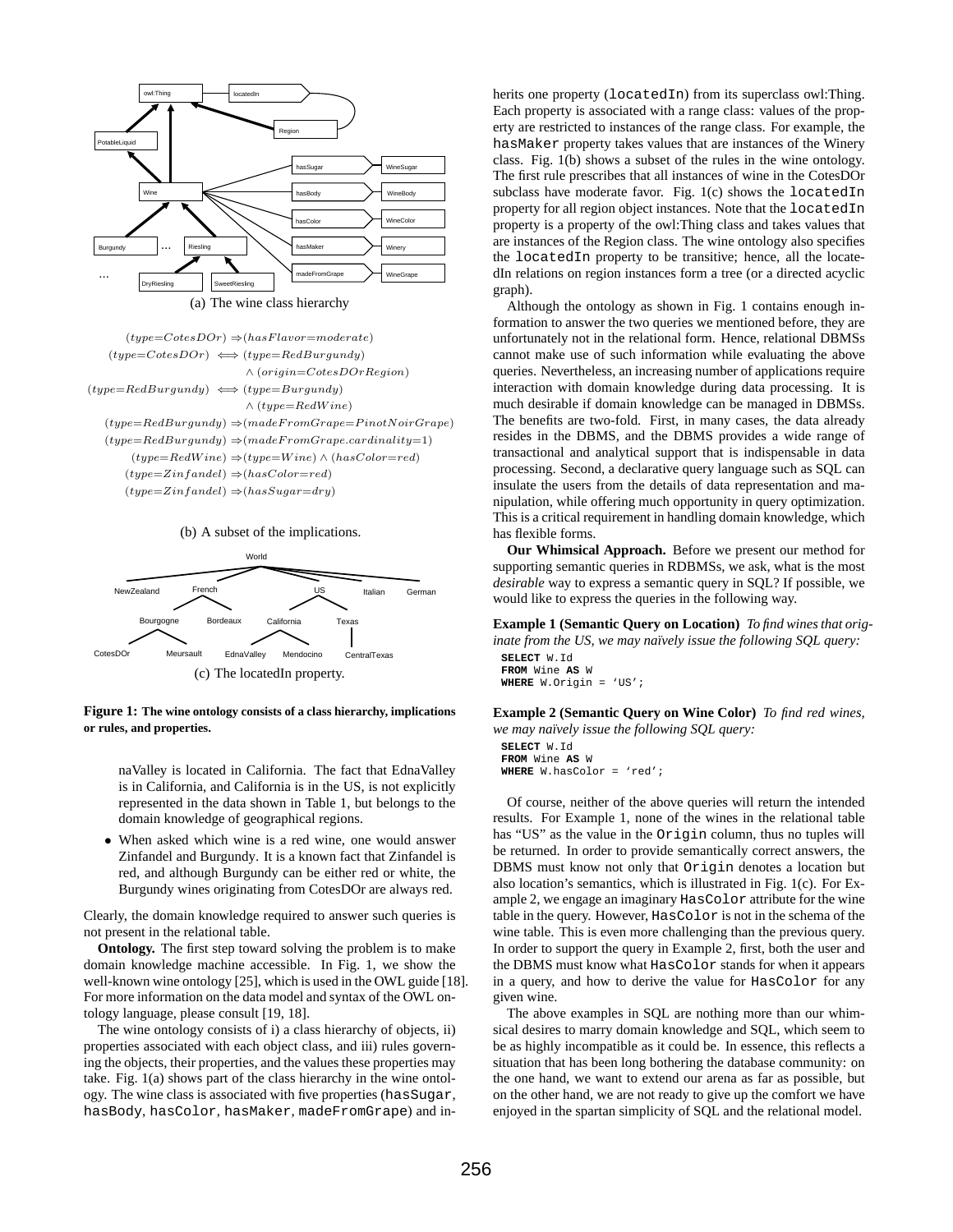

**Figure 2: A schematic diagram of our framework for querying base table data with meaning from an ontology.**

In this paper, we present a framework to support the queries we have shown above in the relational framework. Our endeavor focuses on making the transition from query-by-value to query-bymeaning as smooth as possible.

**Other Challenges.** Before we start working on a new modeling approach in order to accommodate the above queries in RDBMSs, we must first address two issues: how to store and access the domain knowledge or the ontology, and how to infer new knowledge.

Ontology data is of very different form from relational data. Because of this difference, XML-based protocols including RDF [11], RDFS [1], DAML+OIL [2], and OWL [19], have emerged as standards for encoding ontology. In other words, ontology is currently represented as semi-structured data. The relational data model remains ill-suited for storing and processing the semi-structured data efficiently. The flexibility of the XML data model, on the other hand, appears to be a good match for the required schema flexibility. However, the flexibility of XML in modeling semistructured data usually comes with a big cost in terms of storage and query processing overhead, which to a large extent has impeded the deployment of pure XML databases to handle such data.

Knowledge inferencing is an even more daunting challenge. It can be highly complicated as it engages a lot of details of the domain ontology. For instance, an ontological relationship can be transitive, and transitive relationships are involved in many useful queries (such as Example 1, which in essence, queries locations based on the subregionOf relationships). However, transitivity is difficult to express and costly to execute: In RDBMSs, we often have to resort to recursive SQL queries and this approach has been studied in [4]. Currently, to provide efficient support for ontologybased semantic queries in a DBMS, a well-known approach preprocesses the ontology and materializes the transitive closures for all transitive relationships in the ontology. For instance, materializing the subregionOf relationship will result in a table that contains every pair of locations  $(x, y)$  as long as x is a subregion of  $y$ . The main problem with this approach is its huge time and storage overhead. Furthermore, once the transitive closures have been materialized, it makes update of ontology data almost impossible.

In view of these challenges, we argue that neither pure relational nor pure XML databases can accomplish the task alone. In our framework, we support ontology-based semantic queries in a hybrid relational-XML DBMS, i.e., a RDBMS with support for XML data and XML queries.

**Overview of our approach.** We introduce a framework that aims at supporting a rich class of semantic-related queries within DBMSs in an easy-to-express and potentially efficient-to-process manner. A schematic diagram of our framework is shown in Fig. 2.

As shown in the figure, we create a relational virtual view on top of the data and the domain knowledge. A virtual view is created by specifying how the data in relational tables relate to the domain knowledge encoded as ontologies in the ontology repository. Through this virtual view, data and knowledge can be queried together, new knowledge can be derived, and our whimsical ideas in Example 1 and Example 2 can be realized. The virtual view is an interface through which users can query data, domain knowledge, and derived knowledge in a seamlessly unified manner.

In order to support the virtual view, we augment a DBMS with an ontology repository for managing ontological information. Before ontologies can be used in the DBMS, users must first register ontology files with the ontology repository. These ontology files are then pre-processed into a representation more suitable for query processing: class hierarchies and transitive properties are extracted into trees, and implications are extracted into an implication graph. These trees and graphs are encoded and stored as XML data. Clearly, RDBMSs cannot meet this challenge, which is the reason we base our framework on DBMSs with native XML support.

Once the virtual view is created, SQL queries can be written against it just like against any other relational table. Our framework processes the queries on the virtual view by re-writing them into queries on both the base table and the ontological information in the ontology repository. Our query re-writing uses the implication graph to expand the predicates and then leverages on SQL/X [7] and XPath for subsumption checking. The re-written queries can be processed natively by the DBMS query engine and the results returned to the user with minor re-formatting.

Paper Organization. In Section 2, we introduce virtual views that aim at unifying data and the domain knowledge. Section 3 briefly introduces the key features of a hybrid relational-XML DBMS. Section 4 describes how we support ontology data in a hybrid DBMS. Section 5 describes how we express semantic queries. We review some related work on ontology-based semantic queries in Section 7. Conclusions are drawn in Section 8.

## **2. VIRTUAL VIEWS**

In order to support semantic queries, the RDBMS must be further extended so that knowledge representation can be incorporated into the relational framework, and the manipulation of knowledge can be conducted no differently from the manipulation of data. To satisfy these requirements, we propose the concept of *virtual view*. We adopt a minimalist's approach to provide the user with a unified view of the data and the knowledge. Through the virtual views, we offer a rich set of functionalities for knowledge inferencing out of the spartan simplicity of SQL.

## **2.1 Knowledge is a View**

Our goal is to express semantic queries in SQL with little divergence from our whimsical desires as shown in Example 1 and Example 2. In this section, we continue to use the wine table as an example.

Imagine the wine table shown in Fig. 1 is appended by two virtual columns, LocatedIn and HasColor, as shown in Table 2. The meanings of the two virtual columns are as follows.

• For every wine of Origin  $x$ , its LocatedIn value is a set of locations  $\{y_1, \dots, y_n\}$ , such that x is a sub-region of  $y_i$ , as prescribed by the location property shown in Fig. 1(c).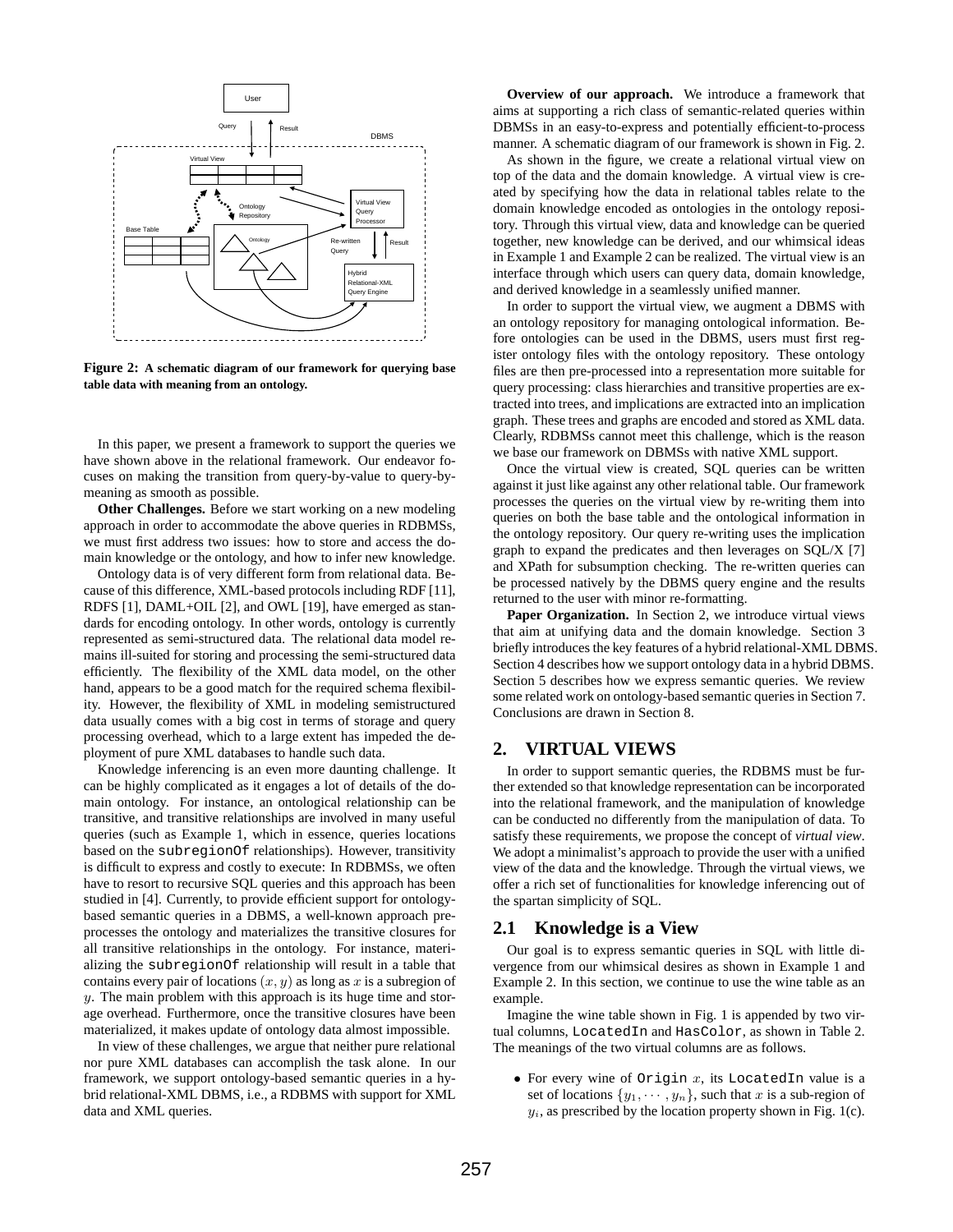| Id | Tvpe      | Origin      | Maker         | Price | LocatedIn               | <b>HasColor</b> |
|----|-----------|-------------|---------------|-------|-------------------------|-----------------|
|    | Burgundy  | $Cotes$ DOr | ClosDeVougeot | 30    | $\{Bourgogne, French\}$ | red             |
|    | Riesling  | NewZealand  | Corbans       | 20    |                         | white           |
|    | Zinfandel | EdnaVallev  | Elvse         |       | {California, US}        | red             |

**Table 2: WineView: A Virtual View**

For instance, wine Burgundy originates from CotesDOr, which is a sub-region of Bourgogne, which in turn, is a sub-region of France. As a result, its LocatedIn value is {Bourgogne, France}.

• The other virtual column, HasColor, is introduced from the wine ontology. The ontology includes a set of rules. For example, the following rules are present:

```
(type = Zinfandel) \Rightarrow (hasColor = red)
```
 $(type = Riesling) \Rightarrow (hasColor = white)$ 

Thus, for wines of type Zinfandel, we can derive the value of its HasColor column as red.

We can append as many virtual columns as we like onto the original table. The virtual view incorporates both the data and the domain knowledge that associated with the data. However, it is a virtual view, which means none of the values in the virtual columns are materialized. The purpose of introducing this virtual view is (a) to inform the user what data can be queried, and (b) to inform the system how to derive values for the virtual columns from the raw data and the ontology when needed. In this section, we focus on the first issue, and leaves the second issue to later sections.

With this unified view of the data and the domain knowledge, it is no longer difficult for us to ask queries that manipulate both the data and their meaning. In the following, we revisit the two queries in Example 1 and Example 2, but this time we ask the queries against the virtual view instead of the original wine table.

**Example 3 (Semantic Query on Location)** *To find wines that originate from the US, we issue the following SQL query against the virtual view:*

```
SELECT W.Id
FROM WineView AS W
WHERE 'US' IN W.LocatedIn;
```
**Example 4 (Semantic Query on Wine Color)** *To find red wines, we issue the following SQL query against the virtual view:*

```
SELECT W.Id
FROM WineView AS W
WHERE W.HasColor= 'red';
```
We can see that Example 4 is the same as Example 2 except that HasColor is a valid (virtual) column in the view, and the only difference between Example 3 and Example 1 is the use of the setvalued virtual column LocatedIn.

## **2.2 The Virtuality of the View**

At the first look, one may argue a schema of the form as shown in Table 2 violates relational normal forms. For example, a location can be a sub region of many other locations. For any wine, the set of its LocatedIn values only depends on the Origin of the wine, which means the two columns Origin and LocatedIn should be isolated and made into a table on their own. Same argument goes against HasColor, which depends on the Type of the wine.

We argue that this is not a concern because Table 2 is a virtual view. The introduction of such a view is solely for the database user, so that she can query the data and the domain knowledge as if they are both in relational tables.

In fact, a user can imagine that the LocatedIn column is created by a join operation.

**Example 5 (User's Viewpoint)** *From a user's point of view, the virtual view can be seen as the result of joining the wine table with a "knowledge" table.*

**CREATE VIEW** WineView(Id, Type, Origin, Maker, Price, LocatedIn) **AS SELECT** W.\*, R.superRegions **FROM** Wine **AS** W, RegionKnowledge **AS** R **WHERE** W.Origin = R.region

In Example 5, we assume there is a "knowledge" table called RegionKnowledge(region, superRegions), which stores for each region all of its super regions as a set. For example, (CotesDOr, {Bourgogne, France}) is a tuple of this knowledge table. We can also create the HasColor column in the same way. Thus, from a user's view point, the view we introduced in Table 2 is just a shorthand for specifying the joins.

Example 5 shows how the user thinks what the view represents. However, the view never exists in the system as a materialized table. In addition, the join operations shown above will never take place, not even in query time. A virtual view is different from traditional views in that the "knowledge" tables used in creating the view as shown by Example 5 does not exist in real life.

Instead, the system must remember how to derive the values of the virtual columns from the values in the base table. This may involve reasoning over the ontology, which will be carried out automatically when a query is issued against the virtual view. Thus, the process of creating a virtual view is the process of informing the system of how to derive such values when needed. We describe this in detail in Section 2.3.

## **2.3 Marrying Relational Tables and Ontology**

Beneath the virtual view lie the data and the ontology, which, when properly integrated, produce knowledge queryable through the virtual view. The integration is carried out by a CREATE VIR-TUAL VIEW statement. It is part of the language extension we introduce to support semantic queries in DBMSs.

In essence, the CREATE VIRTUAL VIEW statement introduces a mapping between relational schema and the hierachy of the ontology. Following a minimalist's approach, we use the join syntax of SQL to express the mapping.

#### **Definition 1** *Create a Virtual View*

```
CREATE VIRTUAL VIEW View(Column<sub>1</sub>, \cdots, Column<sub>N</sub>) AS
SELECT head<sub>1</sub>, \cdots, head<sub>N</sub>
FROM BaseTable AS T, Ontology AS O
WHERE constructor
   AND p_1 AND \cdots AND p_kAND m_1 AND \cdots AND m_j
```
According to the above definition, a virtual view is derived from a base table (or a set of base tables) and an ontology, which are specified in the FROM clause. If we regard an ontology hierarchy as a class hierarchy in an object-oriented programming language, the join operation can be regarded as using data from the base tables to instantialize specific ontological types. The integration between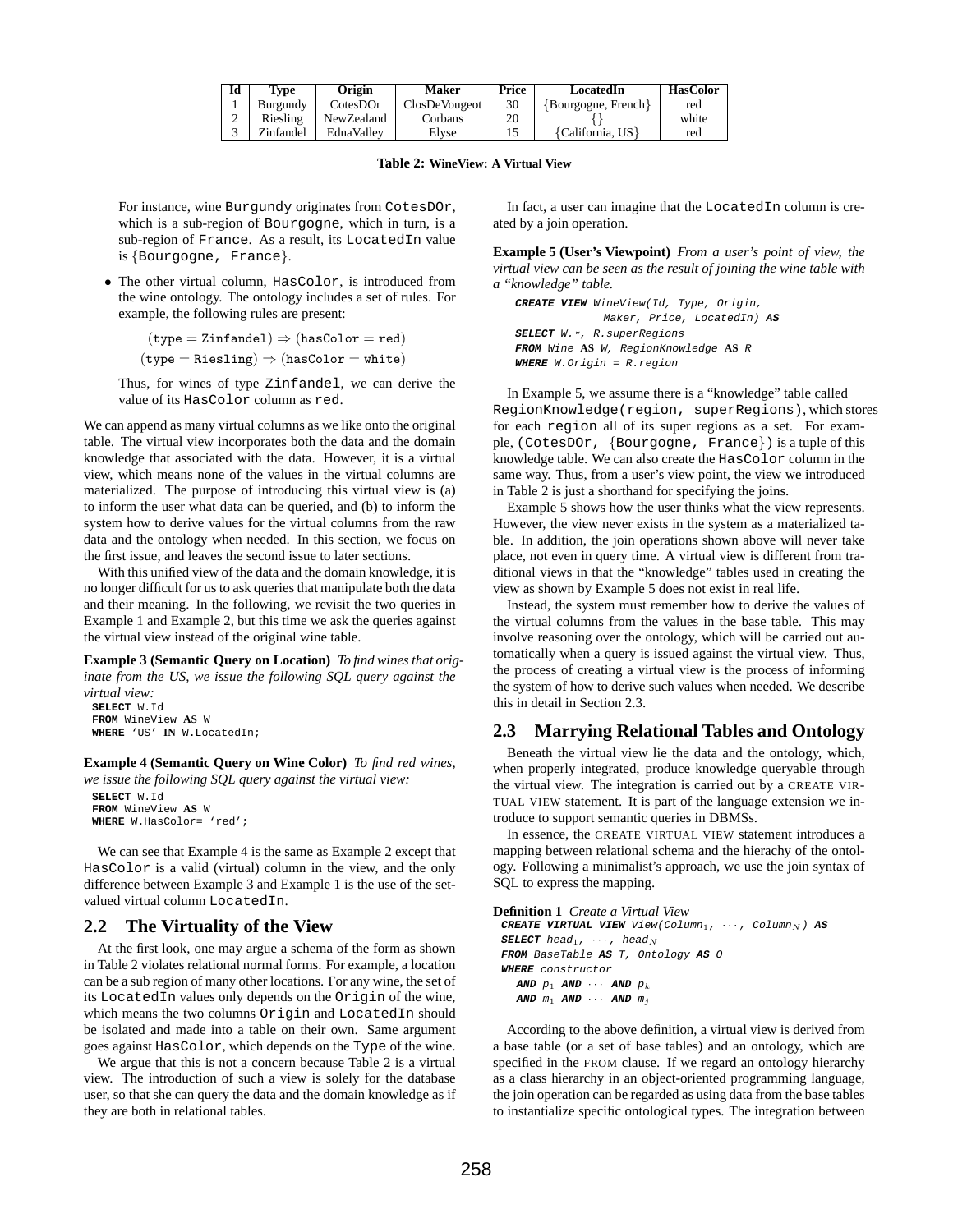

**Figure 3: Creating a virtual view**

the data and the ontology is specified by the WHERE clause, through its use of predicates of three different types.

**(1) Constructor.** Each CREATE VIRTUAL VIEW statement has one and only one constructor in the form of  $0.$  type = expr, which instantiate ontology instance of type O.type for a record in the relational table. For example, the constructor  $0.$  type = 'Wine' creates a Wine object, and as another example, the constructor  $0.type = T.type creates an object whose type is spec$ ified by the type column in the base table.

**(2) Constraints:**  $\mathbf{p}_1$ **,**  $\cdots$ **,**  $\mathbf{p}_k$ **.** Each  $p_i$  can be a traditional boolean predicate on the relational table T. For example, with T.price≥30 we exclude tuples whose price is less than 30 in the virtual view. Each  $p_i$  can also be an ontological constraint, which is a triplet in the form of (Object<sub>1</sub>, Relation, Object<sub>2</sub>). For example, the constraint (O.type isA 'Wine') prescribes that the instance we have contrusted must be of type Wine or a subtype of Wine, and (O.type madeFromGrape 'Barbera') prescribes that the wine instance we created must be made from grape Barbera. Note that the CREATE VIRTUAL VIEW statement is only responsible for expressing such contraints; the enforcing of such constraints may require knowledge inferencing, and is handled by rule rewriting at query time.

**(3) Mapping:**  $m_1$ ,  $\cdots$ ,  $m_k$ . In the ontology, an instance can have many properties, for example, a wine may have such properties as price, color, origin, etc. The integration enables properties to take values from the relational data. To do this, we create a mapping between the schema of the base table and the properties in the ontology. For instance, T.origin  $\rightarrow$  0.locatedIn maps the origin column of the base table to the locatedIn property. Note that a mapping is different from a constructor. A constructor associates a record in the relational table to an instance of a specific type in the ontology, while a mapping associates attributes of the record to properties of the instance created for the record.

We study an example of the CREATE VIRTUAL VIEW statement. In Example 6, the sources of the virtual view are the Wine table and the WineOntology. They are specified in the FROM clause. The predicates in the WHERE clause specify how the wine table and the wine ontology are integrated. The constructor  $O.type=W.type$ instantiates an ontology instance whose type is given by W.type. Take the first tuple in the wine table as an example. The constructor O.type='Burgundy' creates a Burgundy instance, which is a subtype of Wine in the ontology. The second line, (O.type 'isA' 'Wine'), prescribes that the newly created instance must be an instance of the Wine class. Thus, if the data in the wine table contains non-wine items, it will not be instantiated. The next two conditions specify that the origin column of the wine table corresponds to Burgundy's locatedIn attribute (which is inherited from class owl:Thing), and the maker column corresponds to wine's hasMaker attribute. Note here that O.hasMaker is only meaningful when O is an instance of the Wine class.

**Example 6** *To create a virtual view* WineView *for integrating the wine table and the wine ontology, the following SQL statement is invoked. After the virtual view is registered, users can issue queries such as Example 3 and Example 4 as if it were a relational table.*

| <b>CREATE VIRTUAL VIEW</b> WineView(                      |  |
|-----------------------------------------------------------|--|
| Id, Type, Origin, Maker, Price,                           |  |
| LocatedIn, HasColor) AS                                   |  |
| $SELECT$ W. $\star$ .                                     |  |
| 0.locatedIn.                                              |  |
| O.hasColor                                                |  |
| FROM Wine AS W, WineOntology AS O                         |  |
| /*constructor*/<br>WHERE O.type=W.type                    |  |
| $AND$ (0.type isA 'Wine') /*constraint*/                  |  |
| <b>AND</b> W.origin $\rightarrow$ 0.locatedIn /*mapping*/ |  |
| <b>AND</b> W.maker $\rightarrow$ 0.hasMaker /*mapping*/   |  |

The result of the CREATE VIRTUAL VIEW statement is a schema that includes two virtual columns: LocatedIn and HasColor. This is prescribed by the SELECT list, which has three items.

- Item  $W \cdot *$  indicates that the schema of the virtual view contains all the columns (Id, Type, Origin, Maker, Price) in the original wine table.
- Item O.hasColor specifies a virtual column, which is based on the hasColor property of the wine object in the ontology. The attribute value is to be derived using implication rules during query time.
- Item O.locatedIn specifies another virtual column. Note that unlike hasColor, the locatedIn property is transitive, which is indicated in the ontology. Thus, conceptually, the values returned by the SELECT will be the transitive closure of the locatedIn property, which is a set of locations that contain the region specified by W.origin.

Fig. 3 illustrates the functionality of the CREATE VIRTUAL VIEW statement. Clearly, the registration of the virtual view merely creates a mapping between values in a relational table and concepts in the ontology. This enables the system to perform knowledge inferencing for queries against the virtual view.

## **3. HYBRID RELATIONAL-XML DBMSS**

The modeling described in Section 2 needs physical level support in a DBMS. In particular, the ontology is modeled as semistructured data, which traditional RDBMSs cannot handle directly.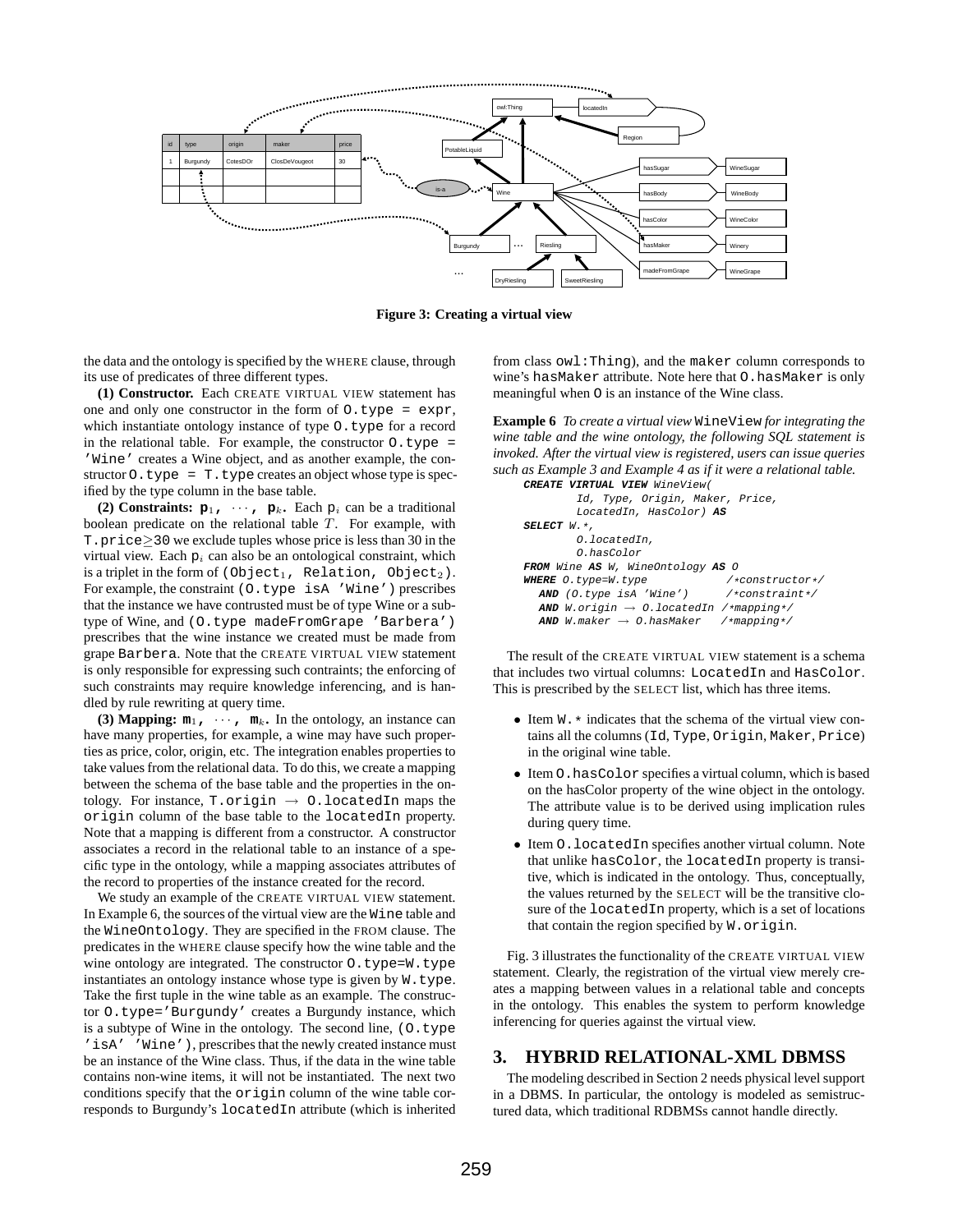

**Figure 4: Ontology files are registered in the ontology repository before use and the ontology repository extracts several types of information from the ontology files including class hierarchies, implication rules, transitive properties etc.**

We leverage *hybrid relational-XML DBMSs* for physical level support. Some commercial RDBMSs such as IBM DB2 9 PureXML [10, 20] now support XML in its native form. For concreteness, the examples in this paper will be based on IBM's DB2.

In a hybrid relational-XML DBMS, XML is supported as a basic data type. Users can create a table with one or more XML type columns. A collection of XML documents can therefore be defined as a column in a table. For example, a user can create a table ClassHierarchy with the following statement:

```
CREATE TABLE ClassHierarchy
       (id integer, name VARCHAR(27), hierarchy XML);
```
To insert an XML document into a table, it must be parsed, placed into the native XML storage, and then indexed. We use the SQL/X function, XMLParse, for this purpose:

```
insert into ClassHierarchy values(1, 'Wine',
XMLParse('<?xml version='1.0'>
<wine>
   <WhiteWine>
      <WhiteBurgundy> ... </WhiteBurgundy> ...
   </WhiteWine>
</wine>'));
```
Users can query relational columns and XML column together by issuing SQL/XML query [5, 6]. For example, the following query returns class ids and class names of all class hierarchies that contain the XPath /Wine/DessertWine/SweetRiesling: **SELECT** id, name

```
FROM ClassHierarchy AS C
WHERE XMLExists('$t/Wine/DessertWine/SweetRiesling'
      PASSING BY REF C.order AS "t")
```
The SQL/XML [7] function XMLExists evaluates an XPath expression on an XML value. If XPath returns a nonempty sequence of nodes, then XMLExists is true, otherwise, it is false.

## **4. ONTOLOGY REPOSITORY**

In order to support ontologies as first class citizens of the DBMS, we augment the DBMS with an *ontology repository*. An ontology repository consists of a collection of tables that store all the information associated with the ontologies registered by the users. In this section, we describe how users can manage ontologies with the ontology repository and how these ontologies are preprocessed internally to extract various information such as class hierarchies, transitive properties, implication graph from the ontology files. For the sake of concreteness, we use OWL ontologies for our discussion. Our framework, however, is not restricted to the OWL format.

**Managing Ontology Files.** From the user's perspective, the ontology repository is a table of ontology files and their identifiers



**Figure 5: Internal schema of the ontology repository. We use text as identifiers for readability. The OntologyDocs table stores a copy of the original ontology files registered by the user. The OntologyInfo and TransitiveProperty tables store the information extracted from the ontology files for query processing.**

(ontIDs). Besides being a storage system for ontology files, another important purpose of an ontology repository is to hide the complexity of ontology related processing from the user.

Our ontology repository provides a simple user interface. The user supplies a unique ontology identifier (ontID) to identify a logical ontology. Each logical ontology is usually encoded in several ontology files. The user registers each ontology file that is part of a logical ontology with a unique identifier (ID) via the stored procedure registerOntology( ontid, ontology File ).

When an existing logical ontology in the repository needs to be removed, the stored procedure dropOntology( ontid ) is called with the ontology ID. All the ontology files and extracted information associated with the specified ontology ID will be deleted.

**Preprocessing Ontology Files.** After the user has finished registering the ontology files, the ontology files associated with the same ontID are pre-processed in order to extract a variety of information that could be used in query processing (see Fig. 4). In particular, we highlight several pieces of key ontology information that are extracted and stored to facilitate query processing: the class hierarchies, the transitive properties, and the implication graph. These three pieces of key ontology information that we extract are organized around three tables, OntologyDocs, OntologyInfo, TransitiveProperty, in the ontology repository (see Fig. 5). In an actual system, more ontology information may be extracted: some to support specific query types, others for optimizing query processing.

Conceptually, the three types of information that we extract correspond to three types of rules encoded in the ontology. In particular, all three types of rules are *Horn* rules (defined next).

A *Horn rule or clause* is a logic expression of the form

$$
H \leftarrow A_1 \wedge \ldots \wedge A_m \wedge \sim A_{m+1} \wedge \ldots \wedge \sim A_n
$$

where  $H, A_i$  are atoms or atomic formulae, and  $n \geq m \geq 0$ . H is called the *head* (or consequent) of the rule and the righ-handside (RHS) of  $\leftarrow$  is called the body (or antecedent) of the rule. The operator ← is to be read as "if" and ∼ stands for negation-asfailure. Each rule is implicitly viewed as universally quantified. A *definite Horn rule* is a Horn rule where the RHS does not contain any negation<sup>1</sup>. The implication rules that we consider in this paper are acyclic Horn rules without negations.

Atoms or atomic formulae are represented in two ways in this paper. For example, the atom representing the predicate "wine X

<sup>&</sup>lt;sup>1</sup>In the case of Datalog [24], definite Horn rules are often further restricted to non-recursive rules and "safe" rules where all variables that occur in the head also occur in the body.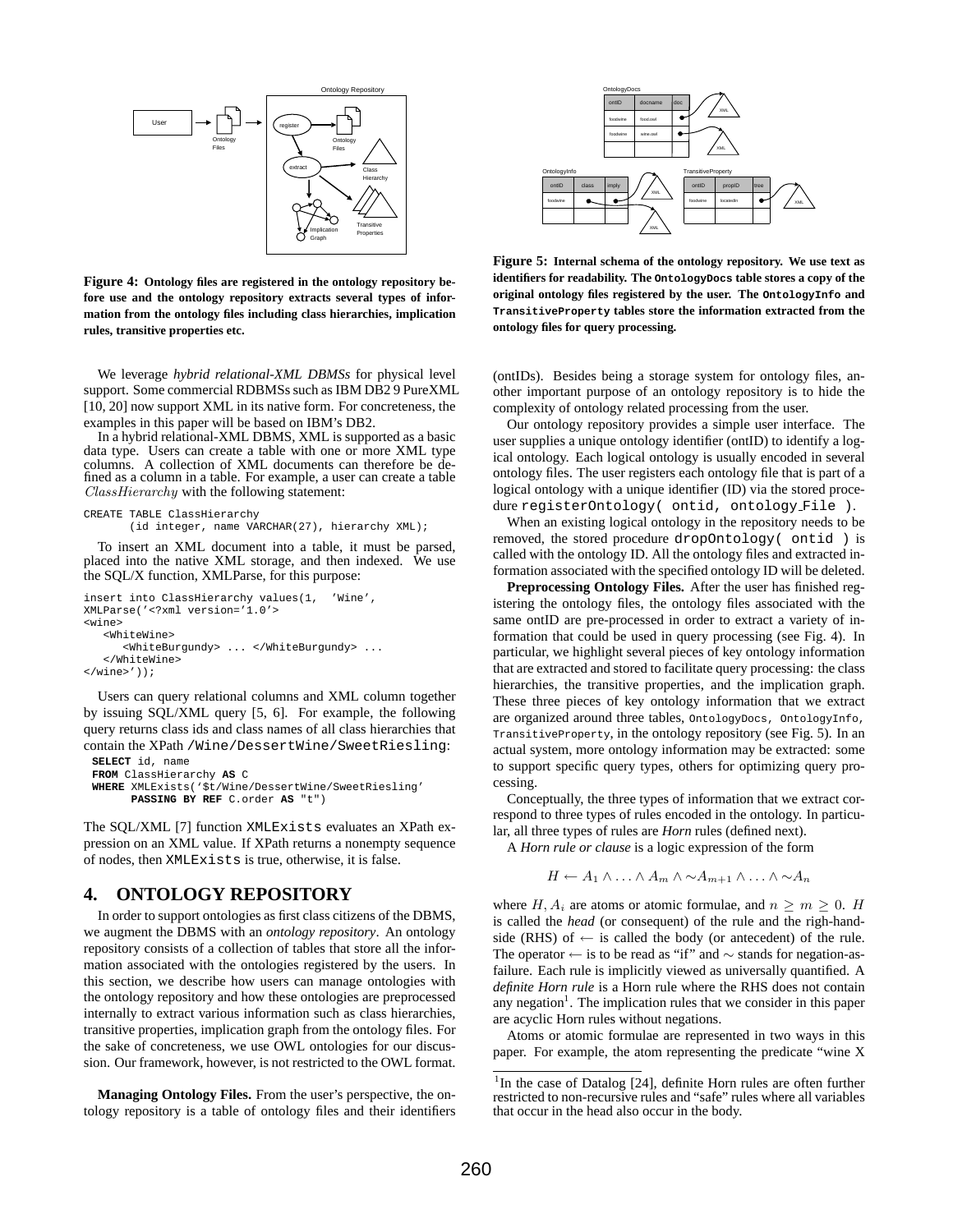has color red" can be written in the following two ways,

$$
hasColor(X, red) \text{ or } (hasColor = red),
$$

where variable identifiers begin with capital letters, and constants begin with small letters. The first representation is used in the context of logical inference: atoms are represented as logical functions with any arity. The latter representation is used in the context of SQL predicates in a SQL where-clause: atomic formulas are more conveniently written as attribute-operator-value expressions or triples. In the above example, the operator  $=$  denote an equality test and the implicit object is a row of the base table associated with the SQL query.

Providing the mapping of the entire OWL syntax into the three types of rules considered in this paper is beyond the scope and space limitations of this paper. Instead we provide a few examples to illustrate the mapping.

**Class Hierarchies.** The class hierarchies that we extract from the ontology corresponds to subsumption rules dealing with the special *subClassOf* relationship,

 $subClassOf(A, C) \leftarrow subClassOf(A, B) \wedge subClassOf(B, C)$ 

and *isA* relationship,

$$
isA(B, X) \leftarrow isA(A, X) \land subClassOf(A, B).
$$

The *subClassOf* relationship relates two classes. The *isA* relationship relates an instance to its class. Note that the *subClassOf* and *isA* relationships are special "builtin" relationship that not defined by the ontology-author.

For OWL ontologies, these *subClassOf* relationships that define the class hierarchy can be expressed in several ways. If strict tree structure is required for persistence, non-disjoint *subClassOf* relationships can be flattened into tree structure. In most cases, *sub-* $Class\hat{Of}$  relationships are explicitly specified in a subClassOf construct and in some cases via restrictions. For example,

```
<owl:Class rdf:ID="DessertWine">
  <rdfs:subClassOf rdf:resource="#Wine" />
...
</owl:Class>
...
<owl:Class rdf:ID="WhiteWine">
  <owl:intersectionOf rdf:parseType="Collection">
    <owl:Class rdf:about="#Wine" />
    <owl:Restriction>
      <owl:onProperty rdf:resource="#hasColor" />
      <owl:hasValue rdf:resource="#White" />
    </owl:Restriction>
  </owl:intersectionOf>
</owl:Class>
```
where the WhiteWine class is defined to be all wines whose has-Color attribute has the value white. The class hierarchy for the above OWL fragments is:

| Wine        |           |  |
|-------------|-----------|--|
|             |           |  |
| DessertWine | WhiteWine |  |

**Transitive Properties.** Transitive properties corresponds to subsumption rules dealing with transitive relationships defined in the ontology by the ontology-author. For example, the locatedIn property in the wine ontology corresponds to the following rule,

```
locatedIn(A, C) \leftarrow locatedIn(A, B) \wedge locatedIn(B, C).
```
The facts associated with these transitive relationships can be extracted from the ontology into a tree representation to facilitate query re-writing and processing. In OWL, transitive binary relationships (owl:ObjectProperty) are specified using the following construct:

```
<owl:ObjectProperty rdf:ID="locatedIn">
  <rdf:type rdf:resource
   ="&owl;TransitiveProperty" />
   ...
```
</owl:ObjectProperty>

Once we know that the locatedIn property is transitive, we scan for all the instances of the property and construct a tree (or forest) from them. For example, suppose the following instances of the locatedIn property are found,

```
<Region rdf:ID="USRegion" />
<Region rdf:ID="CaliforniaRegion">
 <locatedIn rdf:resource="#USRegion" />
</Region>
<Region rdf:ID="TexasRegion">
  <locatedIn rdf:resource="#USRegion" />
</Region>
```
The following transitive tree is constructed.

#### USRegion

#### California TexasRegion

**Implication Rules.** Both the class hierarchies and the transitive properties are a type of recursive rules. The implication graph, on the other hand, captures non-recursive rules encoded in the ontology. These non-recursive rules are represented internally as an *implication graph*.

An *implication graph* G is a directed acyclic graph consisting of two types of vertices and two types of edges. The vertex and edge set of G is denoted by  $V(G)$  and  $E(G)$  respectively. The set of nodes adjacent to a given vertex v is defined as  $Adj(v)$  =  ${u|(v, u) \in E(G)}$ . An implication graph has two types of nodes. Predicate nodes  $P(G)$  are associated with atoms in Horn clauses. Conjunction nodes  $C(G)$  represent the conjunction of two or more atoms in the body of a Horn clause. For a vertex  $v \in P(G)$ , the predicate name (object property name) associated with  $v$  is denoted by  $pred(v)$ , the predicate value by  $val(v)$ , the operator that relates the predicate name to the predicate value by  $op(v)$ .

For example, Figure 6 shows the implication graph for the following set of implication rules:

|  | $A=v1 \leftarrow G=v7$             |
|--|------------------------------------|
|  | $A=v1 \leftarrow B=v2 \wedge C=v3$ |
|  | $B=v2 \leftarrow H=v8$             |
|  | $C=v5 \leftarrow D=v4$             |
|  | $C = v5 \leftarrow F = v6$         |

The construction of the implication graph for an ontology is straightforward. We start with an empty implication graph and scan the ontology files for all implications. After filtering out recursive implications, such as those associated with class hierarchies and transitive properties, we are left with the non-recursive implications. We iterate through each non-recursive implication and insert vertices and edges into the implication graph.

For OWL ontologies, standard logical equivalences can be used to convert definitions into implication rules. Complex implications whose consequent is a conjunction of atoms can in most cases be decomposed into Horn rules. Consider the following OWL fragment from the definition of the Zinfandel class:

```
<owl:Class rdf:about="#Zinfandel">
  <rdfs:subClassOf>
    <owl:Restriction>
      <owl:onProperty rdf:resource="#hasColor" />
      <owl:hasValue rdf:resource="#Red" />
    </owl:Restriction>
  </rdfs:subClassOf>
  <rdfs:subClassOf>
    <owl:Restriction>
```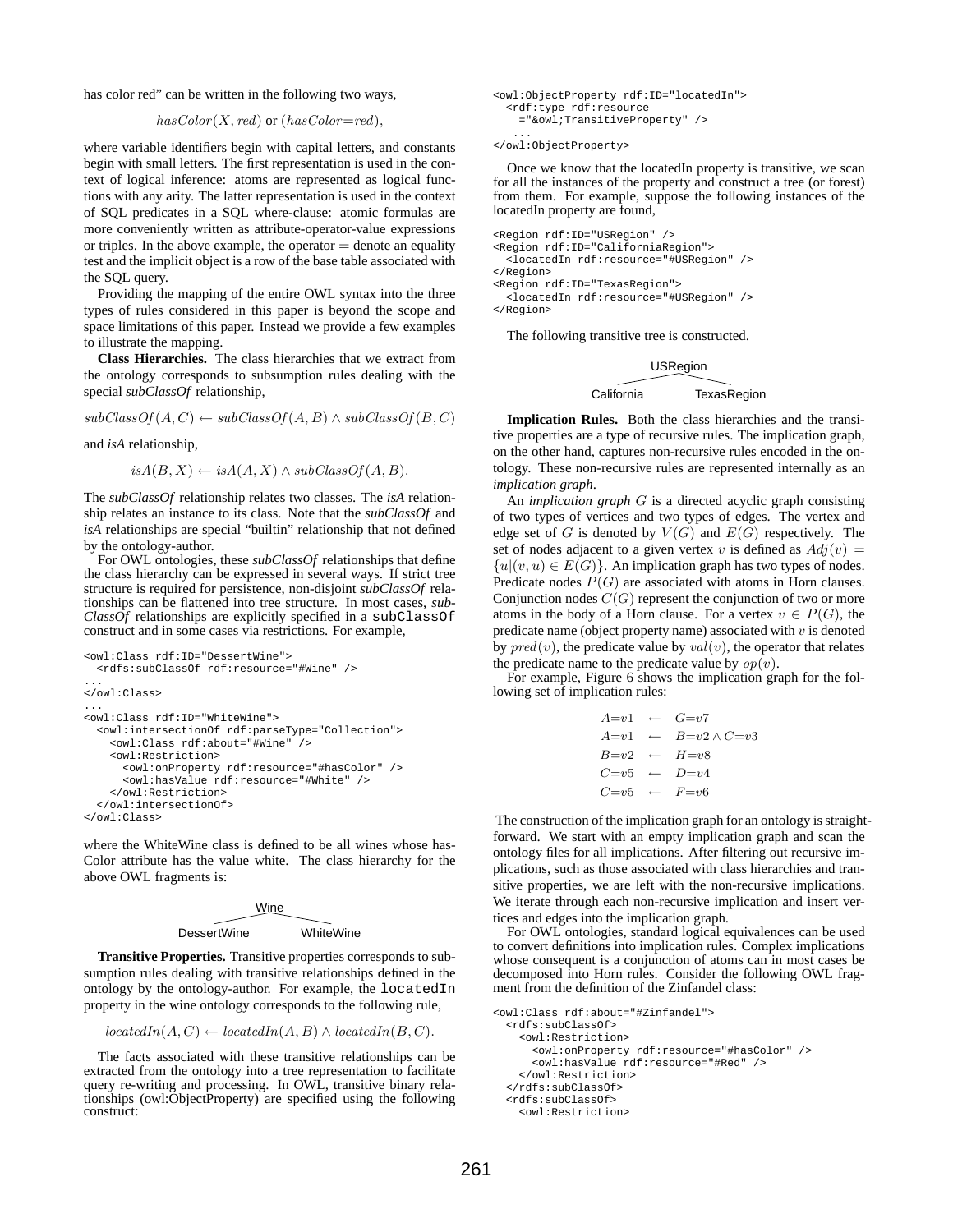```
<owl:onProperty rdf:resource="#hasSugar" />
    <owl:hasValue rdf:resource="#Dry" />
  </owl:Restriction>
</rdfs:subClassOf>
...
```
</owl:Class>

The OWL fragment specifies that all instances of the Zinfandel class must also belong to the sub-class of all wines whose hasColor property takes the value red and to the sub-class of all wines whose hasSugar property takes the value dry, i.e.,

```
(isA(Zinfandel, X) \rightarrow [(hasColor(X, Red) \wedge (hasSugar(X, Dry))]
```
which can be decomposed into a collection of Horn rules (the proof using a truth table is trivial):

```
[isA(Zinfandel, X) \rightarrow hasColor(X, Red)]\wedge[isA(Zinfandel, X) \rightarrow hasSugar(X, Dry)].
```
**Encoding Extracted Information in XML.** After the class hierarchy, transitive properties, and implication graph are extracted from the ontology, they are serialized into XML and stored in the ontology repository.

The class hierarchy and transitive properties all contain subsumption relationships in a tree data structure. Because our query processing component will be relying on XPath for subsumption checking, these tree data needs to be serialized into XML in a way that preserves their tree structure in XML. For example the transitive tree shown previously can be encoded into XML as

```
<USRegion>
   <California/>
   <TexasRegion/>
</USRegion>
```
On the other hand, there is much more flexibility for serializing the implication graph, because we do not need any kind of subsumption testing on it at all. Any standard method for encoding graphs to XML can be used.

## **5. QUERY PROCESSING**

In this section, we describe how queries written against the virtual view can be processed by re-writing into equivalent queries that run on both the base table and the information in the ontology. When describing algorithms in a formal setting, we will use  $R$  to denote the set of recursive relationships, where each relationship is either a class hierarchy or a transitive property in the ontology. From the logic inferencing point of view, the class hierarchies and the transitive relationships are both a type of recursive rule. We will also use a set of *view triples* to refer to the mapping information in the create-virtual-view statement. These view triple information will typically be stored in the catalog tables of a DBMS. In general a view triple  $(b, r, v)$  encodes a binary association between any pair of a base table  $b$ , a property or relationship  $r$  in the ontology, and a column  $v$  in the virtual view<sup>2</sup>.

Consider a SQL query with a WHERE-clause that consists of conjunctions and disjunctions of atomic predicates. The conjunction and disjunction operators need no re-writing. The atomic predicates in the WHERE-clause can be re-written independently, because (1) predicates on view columns that are not associated with

 $2^2$ For example, the view triples associated with Example 6 are

| relational view triples | $(W.id, \epsilon, V.id),$                          |
|-------------------------|----------------------------------------------------|
|                         | $(W.\text{type}, \epsilon, V.\text{Type}),$        |
|                         | $(W.\text{origin}, \epsilon, V.\text{origin}),$    |
|                         | $(W. maker, \epsilon, V. Maker),$                  |
|                         | $(W.\text{price}, \epsilon, V.\text{Price}),$      |
| virtual column triples  | $(\epsilon, O. locatedIn, V. LocaledIn),$          |
|                         | $(\epsilon, O. hasColor, V. HasColor)$ ,           |
| ontology triples        | $(W.\text{type}, O.\text{type}, \epsilon),$        |
|                         | $(W.\text{origin}, O.\text{locatedIn}, \epsilon),$ |
|                         | $(W.\text{maker}, O.\text{hasMaker}, \epsilon).$   |

an ontology need only a renaming of the view column name to the column name in the base table, and (2) predicates on virtual columns need to be re-written using rules that are restricted to definite Horn rules in our system.

Algorithm 1 outlines the rewriting algorithm for a WHERE-clause Q in a SQL query on a virtual view. The algorithm takes as input the set of atoms from the WHERE-clause  $Q$ , the implication graph  $G$ , the set of recursive relationships  $R$  (predicate identifiers of all transitive OWL properties and class hierarchies), and the virtual view definition  $\overrightarrow{V}$ , and outputs a rewritten query expression  $Q'$ . The algorithm loops through each atom in Q and rewrites each atom independently. Each atom is viewed as an column-operator-value triple. The getViewTriple procedure retrieves from the DBMS catalog tables the view triple associated with the column in the atom. If the column in the atom is not a virtual column, the atom is rewritten using the base table column from the view triple. Otherwise, we call the EXPAND procedure to expand the atom. If the EXPAND procedure returns an empty result, there is no rule that could satisfy the atom and we rewrite the atom to 'false'.

#### **Algorithm 1** REWRITE( $Q, G, R, V$ )

**Input:** Q is a set of atomic predicates, G is the implication graph, R is the set of recursive implications, Vis the view definition **Output:** Q' is the set of expanded predicate expression

1: Let  $Q = \{A_1, A_2, A_3, \ldots\}$ 2:  $Q' \leftarrow \emptyset$ 3: **for all**  $A_i \in Q$  **do**<br>4. **Let**  $A_i = (wcd)$ Let  $A_i = (vcol, op, value)$ 5:  $(b, r, vcol) \leftarrow getViewTriple(V, vcol)$ 6: **if**  $r = \epsilon$  **then** 7: /\* vcol is not a virtual column \*/<br>8:  $Q' \leftarrow Q' \cup \{(b, op, value)\}$ 8:  $Q' \leftarrow Q' \cup \{(b, op, value)\}$ <br>9: else 9: **else**  $1*$  vcol is a virtual column  $*$ / 11:  $a \leftarrow \text{findRuleNode}(G, R, (r, op, value))$ 12: **if** a not found **then**<br>13:  $Q' \leftarrow Q' \cup \{false\}$  $Q' \leftarrow Q' \cup \{false\}$ 14: **else**  $\frac{15}{16}$  $A'_i \leftarrow \text{EXPAND}(a, G, R, V)$ 16: **if**  $A'_i = \epsilon$  **then** 17: <br>  $\begin{array}{ll} \n 1 & \rightarrow \infty \n 18: \n 18: \n 19 & \rightarrow \infty \n \end{array}$   $\begin{array}{ll} \n 1 & \rightarrow \infty \n 1 & \rightarrow \infty \n \end{array}$ 18:  $Q' \leftarrow Q' \cup \{false\}$ <br>19. else 19: **else** 20:  $Q' \leftarrow Q' \cup A'_i$ 21: return Q′

Note that  $REWRITE(Q, G, R, V)$  only rewrites the predicate expression in the WHERE-clause of a SQL query. Additional post processing is required to add in the retrieval operations for the ontology information needed by the rewritten predicates. For example, if the rewritten WHERE-clause consists of the subsumptioncheck operator ISSUBSUMED('USRegion', 'locatedIn', Wine.Origin), postprocessing will need to add in the appropriate arguments to the FROM-clause and the WHERE-clause to retrieve the transitive property 'locatedIn' from the ontology repository.

For hybrid relational-XML DBMS, a straight-forward implementation of the ISSUBSUMED boolean operator is to use the SQL/XML function XMLExists [7, 14]. Another possibly less efficient implementation is to use a recursive SQL statement as alluded to in Das et al [4]. For the rest of the discussion, we will assume that the ISSUBSUMED boolean operator can be implemented by re-writing to the SQL/XML XMLExists function.

The heavy-lifting in the inferencing work is actually performed in the EXPAND procedure outlined in Algorithm 2. Predicate expansion work that is similar in spirit has been done in [21] for a different type of rules, but our algorithm is original in the way it deals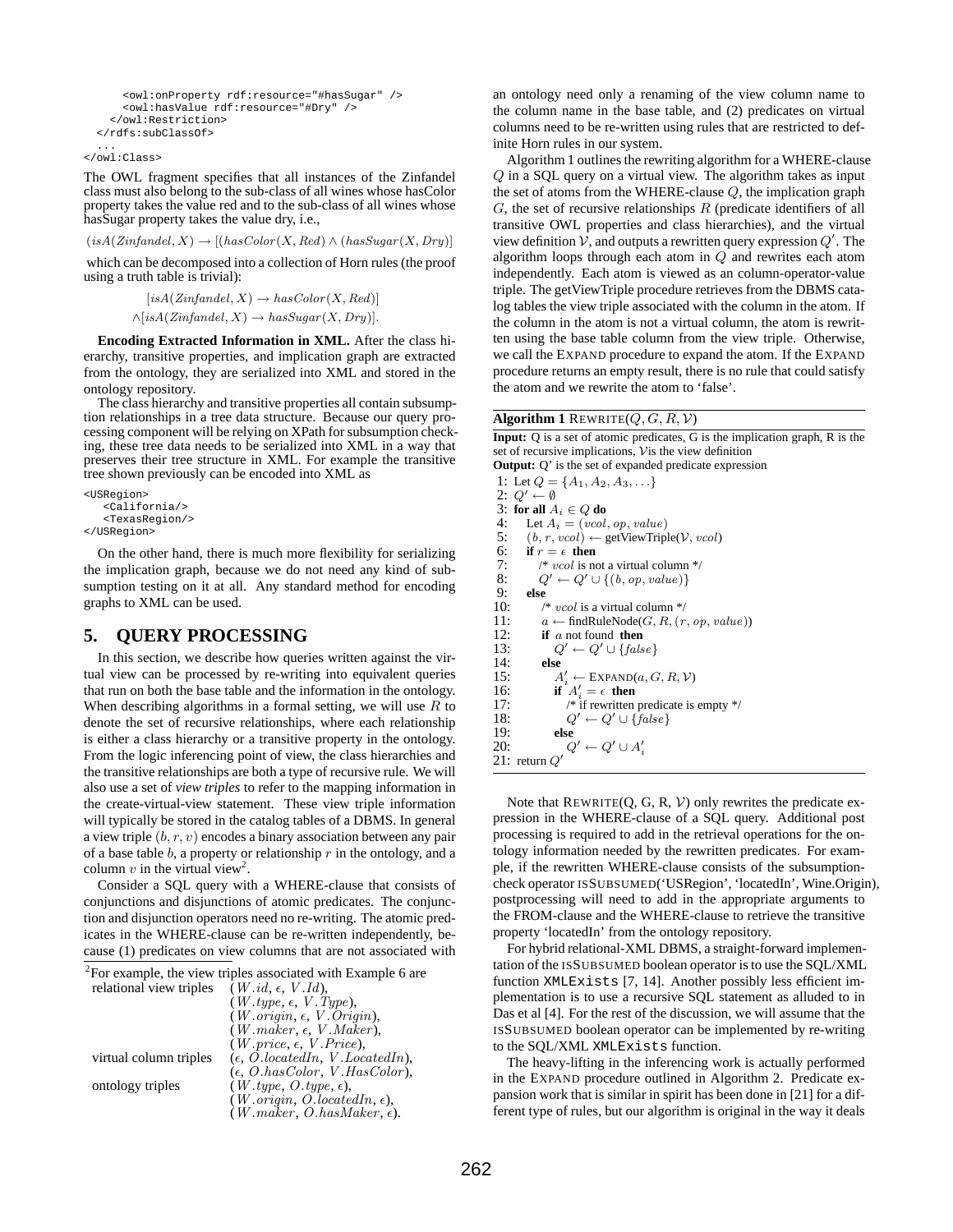with virtual columns and recursive rules. The EXPAND procedure performs inferencing by exploring the implication graph and any relevant recursive relationships. To elaborate on the algorithm, we first define some required concepts.

#### **Algorithm 2** EXPAND $(h, G, R, V)$

**Input:**  $h$  is the node in implication graph  $G$  to be expanded,  $R$  is the set of recursive relationships, and  $V$  is the virtual view definition **Output:** *e* is the expanded predicate expression

1: **if** h is a ground node **then**<br>2:  $(h, r, v) \leftarrow$  setViewTrin 2:  $(b, r, v) \leftarrow \text{getViewTriple}(\mathcal{V}, pred(h))$ <br>
3:  $e \leftarrow \{(b, op(h), val(h))\}$  $e \leftarrow \{(b, op(h), val(h))\}$ 4: **if** h is a recursive node **then** 5:  $e \leftarrow e \vee 'ISSUBSUMED(val(h), pred(h), b)'$ 6: /\* R-Expansion \*/ 7: **if** h is a recursive node **then** 8: **for all**  $s \in subsumedAtoms(R, h)$  **do** 9: **if**  $s \in P(G)$  **then**<br>10: **for all** *rulebody* 10: **for all**  $rulebody \in dependent Exp(s, G)$  **do**<br>11:  $tmp \leftarrow \emptyset$ 11:  $tmp \leftarrow \emptyset$ <br>12: **for all**  $i \in$ 12: **for all**  $i \in rulebody$  **do**<br>13: **for all**  $i \in truebody$  **how**  $tmp \leftarrow tmp \wedge \text{EXPAND}(i, G, R, \mathcal{V})$ 14:  $e \leftarrow e \vee tmp$ 15: /\* G-Expansion \*/ 16: **for all**  $rulebody \in dependentExp(h, G)$  **do** 17:  $tmp \leftarrow \emptyset$ 18: **for all**  $i \in rulebody$  **do** 19:  $tmp \leftarrow tmp \wedge EXPAND(i, G, R, V)$ <br>20:  $e \leftarrow e \vee tmp$  $e \leftarrow e \vee tmp$  $21:$  return  $e$ 

**Definition 2 (Recursive nodes)** *A predicate node*  $n \in P(G)$  *from the implication graph G is a recursive node if and only if*  $pred(n) \in R$ , *where* R *is the set of predicate identifiers of all recursive relationships.*

**Definition 3 (Ground nodes)** *For a given virtual view definition*  $V$ , a predicate node  $n \in P(G)$  from the implication graph G is a *ground node if and only if there exists some view triple*  $(b, r, v) \in V$ *such that*  $r = pred(n)$  *and*  $b \neq \epsilon$ *, i.e., the predicate is associated with a base table column in the virtual view definition.*

The EXPAND procedure works as follows. Given a predicate node  $h$ , if  $h$  is a ground node (line 1), it means that  $h$  is associated with a base table column and the predicate  $h$  can be checked against the base table column directly. If in addition to being a ground node, the node  $h$  is also recursive, then an additional subsumption check needs to be added to the rewritten predicate. An example of a non-recursive ground node for the virtual view in Figure 3 would be "hasMaker=ClosDeVougeot", and an example of a recursive ground node would be "locatedIn=USRegion".

For the case where  $h$  is not a ground node, it is clear that the algorithm needs to traverse the implication graph. For the case where  $h$  is a ground node, the algorithm still needs to continue traversing the implication graph so as to ensure completeness of the inferencing. A ground node is an atom that can be checked against the base table, but does not ensure that the atom is true against the base table; hence, the expansion cannot stop at ground nodes unless there are no more ground nodes reachable from the current ground node.

To further traverse the graph, recursion is used (note that we expressed the traversal using recursion for clarity, a stack can be used for a non-recursive implementation). If  $h$  is recursive, then all atoms subsumed by h, denoted by subsumed $Atoms(R, h)$ , will also satisfy the predicate h. The subsumed $Atoms(R, h)$  function is computed by retrieving the tree associated with  $h$  from  $R$  (either a class hierarchy or a transitive property) and finding in the tree the



**Figure 6: The implication graph and the tree for the transitive relationship** C **used in Example 7. The two shaded nodes in the implication graph denote ground nodes. Dotted lines indicate traversal of the EX-PAND algorithm.**

(possibly empty) set of all the atoms subsumed by  $h$ . We then recursively call EXPAND on each atom in the subsumed set that has a node in G. Such expansions via the recursive rules are called R-expansions (line 6-7).

In addition to handling expansion via recursive rules, we need to expand  $h$  with non-recursive rules contained in the implication graph G, i.e. G-expansions (line 15-16). We iterate over

dependent $Exp(h, G)$ , the (possibly empty) set of all rules in G that has  $h$  as the head. Each element ( $rulebody$ ) of

 $dependentExp(h, G)$  represents the body of a rule and consists of a set of atoms (implicitly joined by conjunction). EXPAND is called on each of these atoms. The re-written expressions of the atoms in a single rule body are joined with a conjunction, and the rewritten expressions of different rules are joined with a disjunction in accordance of the semantics of Horn rules.

The EXPAND procedure always terminates because there are no cycles in the implication graph and the transitive trees (by definition).

**Theorem 1** *With respect to the fragment of horn rules that we support, the view definition, and the query types that are supported, our rewriting procedure is sound and complete.*

*Proof sketch.* The EXPAND procedure rewrites an atom either by traversing paths within the implication graph or by traversing paths in the trees used to store the transitive properties and class hierarchies. Each outgoing edge of a predicate node in the implication graph G denotes a logical implication and each conjunction node is processed without violating the semantics. Each path in the trees denotes recursive application of the transitive rule,  $pred(A, C) \leftarrow$  $pred(A, B) \wedge pred(B, C)$ . Since each step is an application of some implication rule, the rewriting is sound. For proving completeness, note that our data structures encode each unique atom exactly once. If there is any path from the query predicate to a ground node, our algorithm will discover it. Since our rewriting algorithm examines all rules that could be satisfiable, the rewriting is complete.

**Example 7** *Consider the following SQL query on the virtual view WineView(id, hasColor)*

**SELECT** V.Id **FROM** WineView AS V **WHERE** V.hasColor=v1;

*where the virtual view definition consists of the following triples,*

 $\{(id, \epsilon, id), (\epsilon, A, hasColor), (type, B, \epsilon), (origin, D, \epsilon)\}.$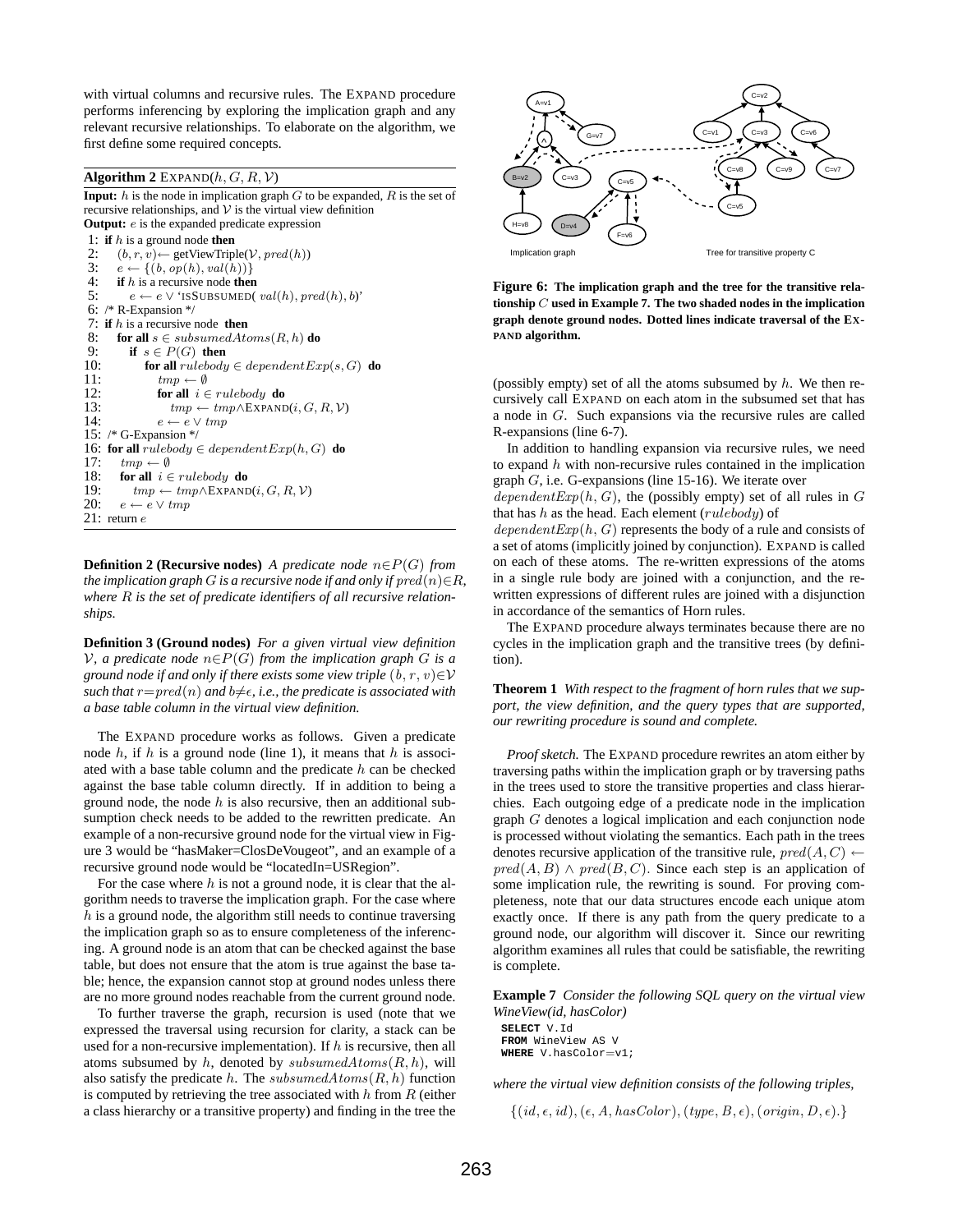*Further suppose that the implication graph* G *and the recursive tree for transitive property*  $C \in \mathbb{R}$  *are as shown in Figure 6. Rewriting the query using y line 20 is executed, because the query predicate does not involve recursive relationships and there exists a rule in* G *for the query predicate. Algorithm 1 calls the* EXPAND *procedure (Algorithm 2) to expand the query predicate. Only* B=v2 *and* D=v4 *are ground nodes in* G*, so* EXPAND *(Algorithm 2) tries to traverse* G *and the tree for* C *towards the ground nodes. In this case satisfying paths are found and the re-written query is:*

```
SELECT W.id
FROM Wine AS W
WHERE W.type=v2 AND W.origin=v4;
```
**Optimization.** Algorithm 2 has two sources of complexity : expansion via each dependent rule body from the set

 $dependentExp(G, h)$ , and expansion via the recursive relationships from  $subsumedAtoms(R, h)$  (G-expansions and R-expansion respectively). Many of these expansions can be avoided if we know that the atoms do not lead to any ground or recursive nodes. This section discusses several ideas for pruning the expansion.

The notion of live or dead nodes (defined next) captures the intuition for whether a node can ever be satisfied from some ground nodes downstream in the inference process.

**Definition 4 (Live and dead nodes)** *For a given virtual view definition, a node*  $n \in V(G)$  *from the implication graph* G *is a live node if*

 $(1)$   $n \in P(G)$  *and*  $n$  *is a ground node or a recursive node, or* 

*(2)*  $n \in C(G)$  *and* ∀ $v \in Adj(u)$ , *v is a live node, or* 

*(3) there exists some*  $u \in Adj(n)$  *such that*  $u$  *is a live node.* 

*Conversely, a node* n *that is not a live node is called a dead node.*

The first optimization is that we mark nodes in the implication graph G that are dead because there is no path from those nodes to any recursive or ground nodes. Note that whether a node is alive or dead is dependent on the view definition. It is clear that if a node does not contain any ground nodes downstream, the expansion algorithm can safely skip it. If a recursive node exists downstream, the algorithm still need to expand to the recursive node and process the recursive node, because the indirect nodes in the recursive relationship tree can trigger G-expansions.

The second optimization deals with the atoms within a rule body, i.e., a conjunction node in the implication graph. The expansion of the atoms in a rule body can be safely skipped if at least one of the atoms is dead. This pruning criteria will still preserve soundness, because atoms in a rule body are joined by logical conjunction that requires every atom to be true.

The third optimization applies to R-expansions. To prune the number of expansions due to R-expansion, we can either mark nodes in the recursive tree  $R$  that are not associated with live nodes in G, or we can check if the subsumed atoms are live before calling EXPAND recursively. The former is more efficient because the pruning is done earlier when  $subsumedAtoms(h, R)$  is computed resulting in a much smaller set of subsumed atoms.

The fourth optimization uses memoization techniques to avoid traversing nodes in the implication graph more than once.

The fifth optimization deals with pre-computation of the predicate re-writing. If the set of values associated with a virtual column (eg. the hasColor property in the wine ontology) is small, then we can pre-compute the re-writing for each possible value predicate on the virtual column and store these re-written predicates with the view definition in the system catalog tables. During query processing, the system catalog will be consulted first to determine if precomputed rewriting exists before calling our rewriting procedures.

Note that our optimization strategies on the expansion algorithm

are only dependent on the ontology and the schema of the base table. Updates to the base table data after the creation of view will not affect the correctness of the optimization strategies.

## **6. EXPERIMENTS**

The usefulness of our virtual view framework will depend in part on the performance of the queries against the virtual columns in the virtual view. We have showed that such queries can be re-written into plain SQL/XML queries on the base table and the ontology data in the ontology repository using the re-writing algorithms in Section 5. The performance of the re-written queries are independent of the algorithms proposed in this paper and entirely dependent on the data and the DBMS engine. The performance of commercial DBMS engine is not the focus of this paper; hence we focus on the performance of the re-writing algorithms in this section.

We prototyped our query re-writing algorithms in  $C_{++}$  and measured its performance over synthetic implication graphs and trees. The choice of synthetic data is intentional so as to investigate the performance of our rewriting algorithms under different data sets with different characteristics. With real publicly available ontologies, we would only be able to show single performance numbers that would not shed light on how the rewriting algorithms scale with the complexity of the data.

**Data Generation.** Random implication graphs are generated by specifying the number of relationships *nvar*, the number of values nval each relationship can take, the depth nlevels of the implication graph, the maximum number of rules density to generate between consecutive levels in the graph and the maximum number of atoms fanout in a rule body. For our experiments the number of values nval is fixed at 10. The maximum number of atoms or nodes in the graph is  $\nu var \times nval$ . The atoms are partitioned uniformly into nlevels groups. The groups are randomly ordered and some number of rules are generated for each consecutive pair of groups. The number of rules nrule generated between two consecutive groups is randomly chosen between one and *density*. Each rule is generated as follows. Randomly pick one atom from group  $q$  as the head. Randomly choose  $f$  the number of atoms in the body between one and  $fanout$ . Randomly pick  $f$  atoms from group  $g + 1$  for the rule body.

Generating tree data for transitive relationships and class hierarchies is somewhat simpler. Each generated tree is specified by the number of values  $nval$  and the maximum fanout  $fanout$ . The number of atoms or nodes in the tree is the same as the number of values, because each tree is associated with one relationship. The generation procedure uses a randomized stack that initially contains only the root node. At each iteration, a node is popped from a random position in the stack for expansion. A random number of children nodes are generated subject to the specified maximum and pushed onto the stack. The procedure terminates when the tree contains the required number of nodes. the stack.

**Measuring performance.** We measured the performance of the BASELINE algorithm (Algorithm 1 and Algorithm 2) and the OPTI-MIZED algorithm, in which memoization (the fourth optimization described in Section 5) is used to optimize the EXPAND procedure. Each run consists of generating an implication graph, generating zero or more trees, measuring the average time to rewrite a query in a workload consisting of all the head atoms of the rules in the implication graph. Such a workload ensures that the rewriting performance on all parts of the implication graph are measured. For each implemented algorithm, and for each setting of the parameters, the performance is averaged over five runs, i.e., five random data sets, to eliminate fluctuations due to randomness. The performance measure is therefore the time to rewrite a single atom or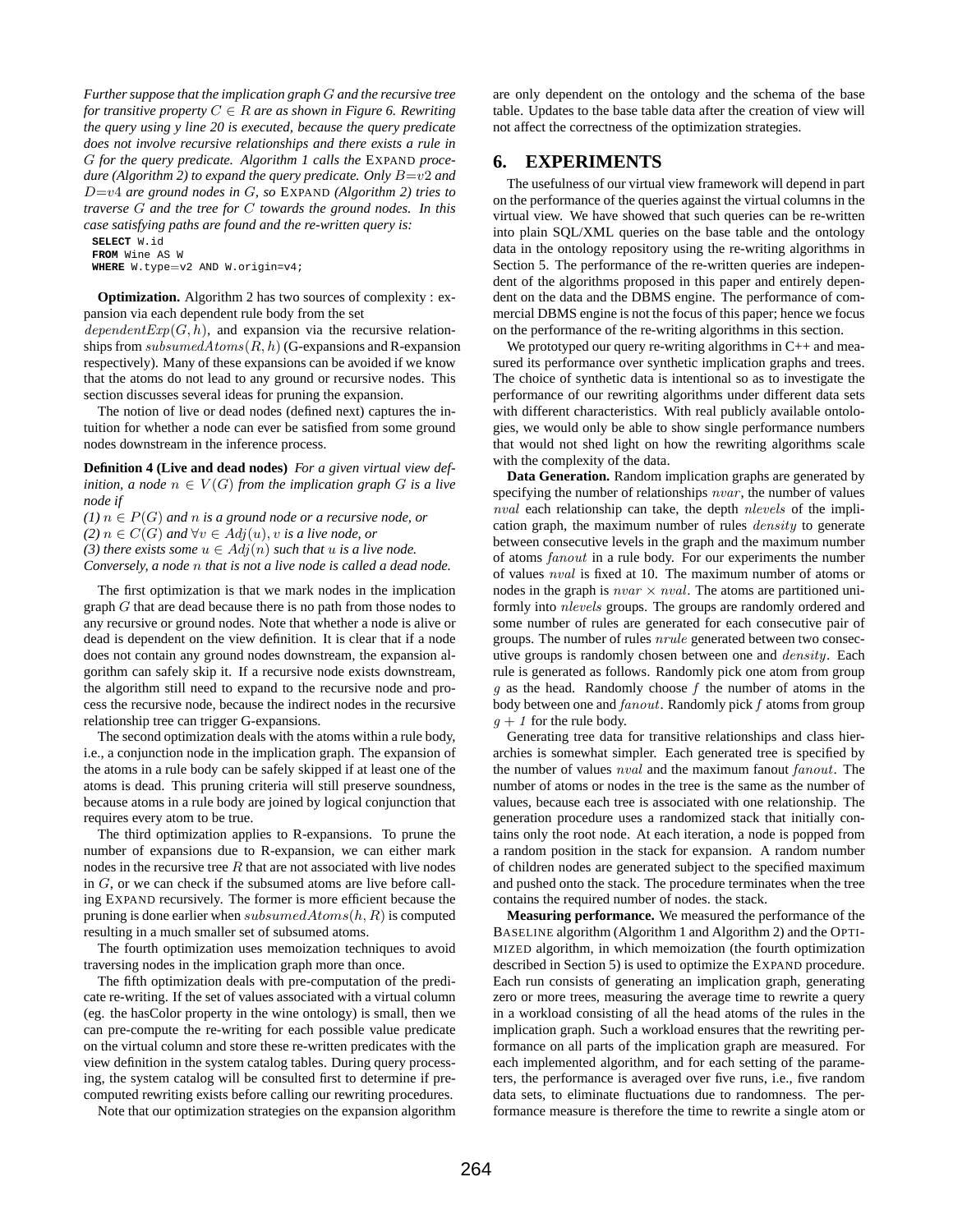predicate averaged over the atoms in the implication graph and five random runs.

**Varying number of relationships in the implication graph.** Figure 7(a) show the rewriting performance as the number of relationships, i.e. nvar, in the generated implication graphs is varied. The number of groups is fixed at 5, the density at 1600, and the number of trees is zero. Observe that OPTIMIZED is signficantly more efficient when the number of relationships is small and the performance of BASELINE approaches that of OPTIMIZED as the number of relationships becomes large. The reason for this unexpected result is because increasing the number of nodes while density is fixed, increases the sparsity of the implication graphs. A sparse implication graph less expansion in our rewriting algorithm hence the performance improvement.

**Varying the** density **of rules.** To confirm the above-mentioned intuition, we fixed the number of relationships to 100 and the number of groups to five, and varied the maximum number of rules generated between consecutive groups. Figure 7(b) and Figure 7(c) show the average rewriting time when 16 trees and zero trees are associated with the implication graph respectively. Observe that as the density increases, the performance of BASELINE degrades exponentially, whereas OPTIMIZED scales almost linearly. As the implication graph becomes more densely connected, the opportunity for exploiting duplicate expansions increases; hence the superior performance of OPTIMIZED. Comparing Figure 7(c) and Figure 7(b), we also observe that inferencing via the transitive relationships adds an order of magnitude to the rewriting time; however, OPTIMIZED scales very reasonably in both cases.

**Varying the tree sizes.** To further understand how the number of trees and the size of the trees affect the rewriting time, we fixed the implication graph and varied the size of the 16 trees associated with it. We found that varying the number of trees has an effect very similar to varying the size of the trees, so only one set of results will be presented. Figures 7(d) and 7(e) show the results for two different *density* values. Observe that both algorithms scale linearly with the tree size. The running time of OPTIMIZED grows more slowly with tree size compared to BASELINE. The superior performance of OPTIMIZED is especially dramatic for denser implication graphs.

**Varying the depth of the implication graph.** In general, we do not expect real ontologies to have implication graphs with a large number of levels. Nevertheless, we investigated how the number of groups of levels in the implication graph affects the rewriting performance by varying the number of groups from three to eleven. Figure 7(f) shows the performance. BASELINE is significantly more sensitive to the number of levels: increasing the number of levels could increase the search space for the expansion exponentially in the number of rules. OPTIMIZED uses memoization to avoid this exponential explosion: it never expands a rule more than once per query.

### **7. RELATED WORK**

Several tools have been developed for building and manipulating ontologies. For example, Protégé is an ontology editor and a knowledge-base editor that allows the user to construct a domain ontology, customize data entry forms, and enter data [23]. RStar is an RDF storage and query system for enterprise resource management [15]. Other ontology building systems include OntoEdit [17], OntoBroker [16], OntologyBuilder and OntologyServer [3], and KAON [22]. Most systems use a file system to store ontology data (e.g., OntoEdit). Others (e.g., RStar and KAON) allow the ontology data to be stored in a relational DBMS. However, processing of ontology-related queries in these systems is typically done by

an external middle-ware (wrapper) layer built on top of a DBMS engine. Two key limitations of this loosely-coupled approach are: (1) DBMS users cannot reference ontology data directly, and (2) query processing of ontology-related queries cannot leverage the the query processing and optimization power of a DBMS.

Description logic (DL) and Datalog systems have also been wellstudied [8, 9]. These systems are based on translating a subset of DL to Datalog so that efficient Datalog inferencing engines can be used. Efficient Datalog inferencing algorithms have been thoroughly investigated by [24]. Our framework differs from these efforts in that we focus on the integration of relational data and domain knowledge within the DBMS engine; expressivity of the logic fragment is not our focus, even though Datalog optimization techniques can be adapted for our rewriting algorithm. Our rewriting algorithm also differs from previous work on semantic query optimization [13] in that our focus is not on integrity constraints, but on rewriting queries on virtual view into queries on the base tables and the ontology information.

A recent advance in ontology management in DBMSs was introduced by Oracle. Das et al. [4] proposed a method to support ontology-based semantic matching in RDBMS using SQL directly. Ontology data are pre-processed and stored in a set of systemdefined tables. Several special operators and a new indexing scheme are introduced. A database user can thus reference the ontology data directly using the new operators. Compared to the looselycoupled approach, this method opens up the possibility of combining ontology query operators with existing SQL operators such as joins. The ability to manipulate ontology data and regular relational data directly in the DBMS greatly simplifies and facilitates the development of ontology-driven applications.

However, due to the "mismatch" between the relational schema and the graphical model of ontology data, this relational-model based approach is still quite limited in its expressing and processing power. From the expressivity aspect, an ontology can encode a broad spectrum of semantics over the base data. The semantics can range from a simple nickname for a value in the base table to some derived values obtained through very complicated reasoning, and the semantic matching operation studied in [4] is just one instance of such semantics. From processing aspect, inference is one of the most expensive operations on ontology data. All the previous approaches except [14] need to pre-compute and materialize all (or a big part of) the inference results (i.e., transitive closures) to achieve reasonable performance at query execution time. This preprocessing not only incurs serious time and storage overhead, but also makes the update of the pre-computed data infeasible when the underlying ontology data change. As an alternative, the authors of [14] proposed using XML trees to encode subsumption relationships and using the XMLExists SQL/XML [7] operator to perform subsumption checking. Our framework leverages on the technique in [14] for subsumption checking.

From a theoretical point of view, our framework can be classified as a type of global-as-view (GAV)[12] algorithm. However, our framework has two interesting features: the mapping between global schema (virtual view) and the local schema (base table) is completely determined only at query time, and the mapping is dependent on the data value that is being constrained by the query. Only when the query is specified, does our rewriting algorithm search the implications in the ontology in order to determine if a mapping exists and if it exists, to compute the mapping.

Our framework sets the basis for querying a variety of semantics over the relational data through a simple relational view. We leverage a relational-XML DBMS for manipulating ontology data and for processing semantic queries all within the DBMS engine.